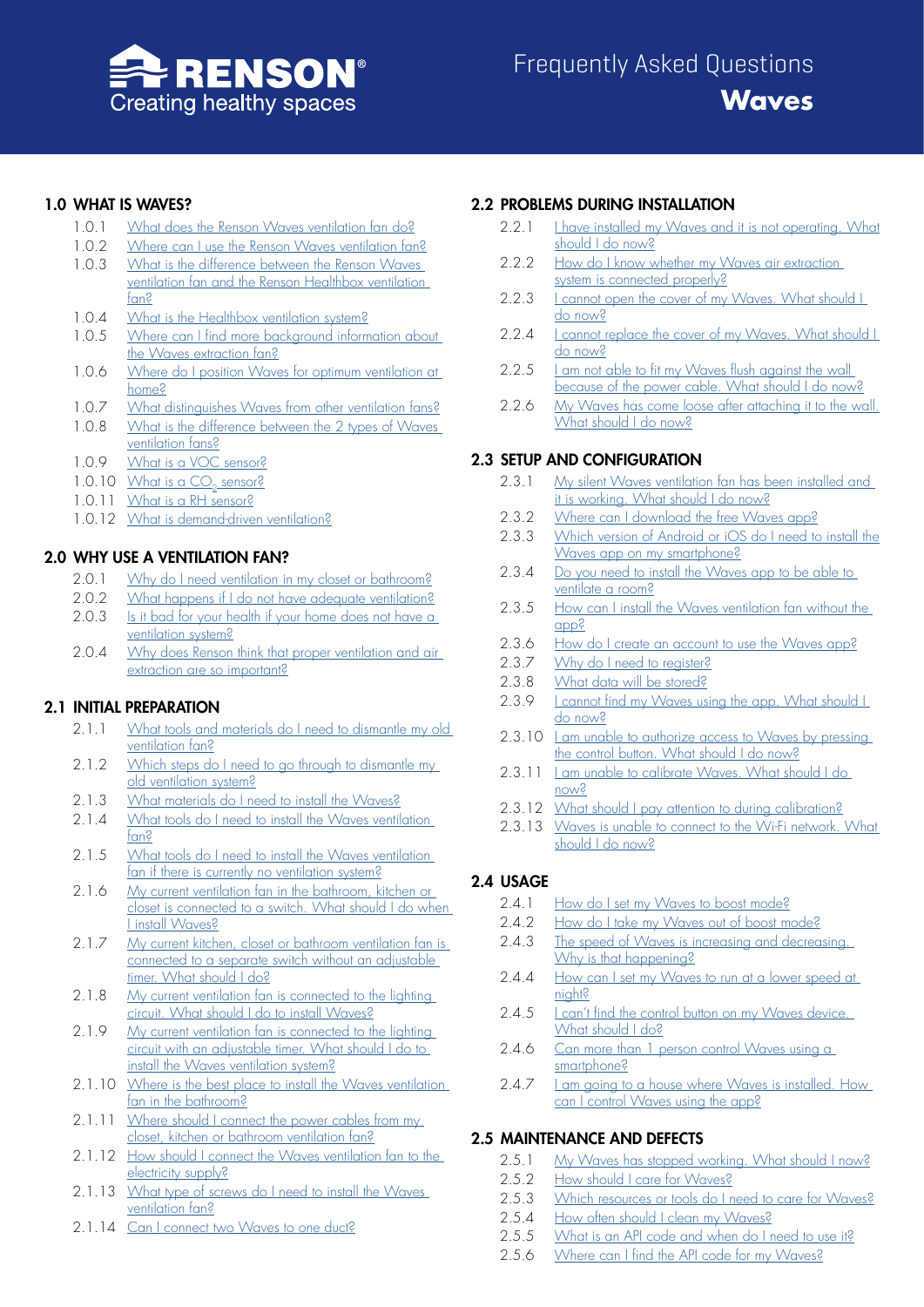

# <span id="page-1-0"></span>1.0 WHAT IS WAVES?

#### 1.0.1 WHAT DOES THE RENSON WAVES VENTILATION FAN DO?  $\blacktriangle$

<span id="page-1-1"></span>The Renson Waves is the ideal solution for ventilating your closet, bathroom, kitchen or laundry area. The smart ventilation fan is fully automatic and removes humidity, odors and any  $CO<sub>2</sub>$ . This enables you to eliminate humidity and nuisance odors and allows you to enjoy optimum air quality. The Waves ventilation fan constantly makes adjustments according to the measured air quality!

#### $\blacktriangle$ 1.0.2 WHERE CAN I USE THE RENSON WAVES VENTILATION FAN?

<span id="page-1-2"></span>The smart Waves ventilation fan is the perfect compact solution for existing or new ventilation ducts, in anywhere from your bathroom and closet to your laundry area or kitchen. In addition to humidity and odors, the ventilation fan can also detect CO<sub>2</sub> so that it automatically generates healthy air in your home.

## $\blacktriangle$ 1.0.3 WHAT IS THE DIFFERENCE BETWEEN THE RENSON WAVES VENTILATION FAN AND THE RENSON HEALTHBOX VENTILATION FAN?

<span id="page-1-3"></span>Are you planning to renovate your kitchen, bathroom or closet, or would you like to replace your old ventilation fan? In addition to being compact, Waves is also the smart solution for healthy air indoors. The silent Waves ventilation fan by Renson automatically removes contaminated air and is available in 2 versions. There is a basic version equipped with a humidity and VOC sensor (for odors), and a version with a humidity, VOC and  $CO<sub>2</sub>$  sensor. The second version also detects the levels of  $CO<sub>2</sub>$  in air indoors, even when humidity or odors are not detected.

However, if you would like to ventilate 3 or more rooms and you are able to conceal the piping, it is best to choose the Healthbox ventilation fan. The Healthbox also works automatically and has sensors that continuously measure the CO<sub>2</sub> or humidity and/or VOC levels in indoor air. The difference is that it supplies fresh air via the Invisivent window ventilation in dry rooms. In this way, Healthbox forms a complete system with the window ventilation and it keeps air quality in check throughout the home.

#### 1.0.4 WHAT IS THE HEALTHBOX VENTILATION SYSTEM? ≏

<span id="page-1-4"></span>[Healthbox](www.renson.eu/gd-gb/producten-zoeken/ventilatie/mechanische-ventilatie/units/healthbox-3-0) is suitable as a central ventilation system, for both homes and apartments. The ventilation system monitors air quality for CO<sub>2</sub> or humidity and/or VOCs (for odors) in your home 24 hours per day. The Healthbox is fully automatic and adjusts ventilation levels for each room according to the measured air quality. Contaminated indoor air is discharged in the most energy-efficient manner possible while fresh air enters in a controlled manner via the [Invisivent window ventilation.](www.renson.eu/gd-gb/search?searchtext=invisivent&searchmode=anyword) This leads to healthy indoor air that is perfectly tuned to the lifestyle and needs of the occupants.

#### $\blacktriangle$ 1.0.5 WHERE CAN I FIND MORE BACKGROUND INFORMATION ABOUT THE WAVES EXTRACTION FAN?

<span id="page-1-5"></span>Would you like to know more about Renson Waves? When you visit waves.renson.eu you will be redirected to the Waves landing page. Here you can find all information about the smart extraction fan. You can find out more here about the operation and installation of Waves, the Waves app, and also about purchasing the ventilation fan. Are you looking for technical specifications or instruction manuals? You can also request and download these here with no obligation, as well as consult these FAQ.

#### 1.0.6 WHERE DO I POSITION WAVES FOR OPTIMUM VENTILATION AT HOME?  $\blacktriangle$

<span id="page-1-6"></span>Renson Waves is suitable for ventilating your closet, bathroom, laundry area or kitchen. Installing a ventilation system in your home is extremely important for healthy air indoors. If you do not have any form of ventilation in your home, installing one Waves ventilation fan will make a huge difference. Before you install Waves, think carefully about a strategic place to position it, such as a room that has frequent contact with humidity. Although Waves is relatively silent compared to standard ventilation fans, you should bear in mind that Waves does generate some noise when it detects contamination. Ultimately, noise is something subjective that people notice in different ways. However, the Waves ventilation fan is less suitable for rooms where total silence is required, such as a bedroom or office.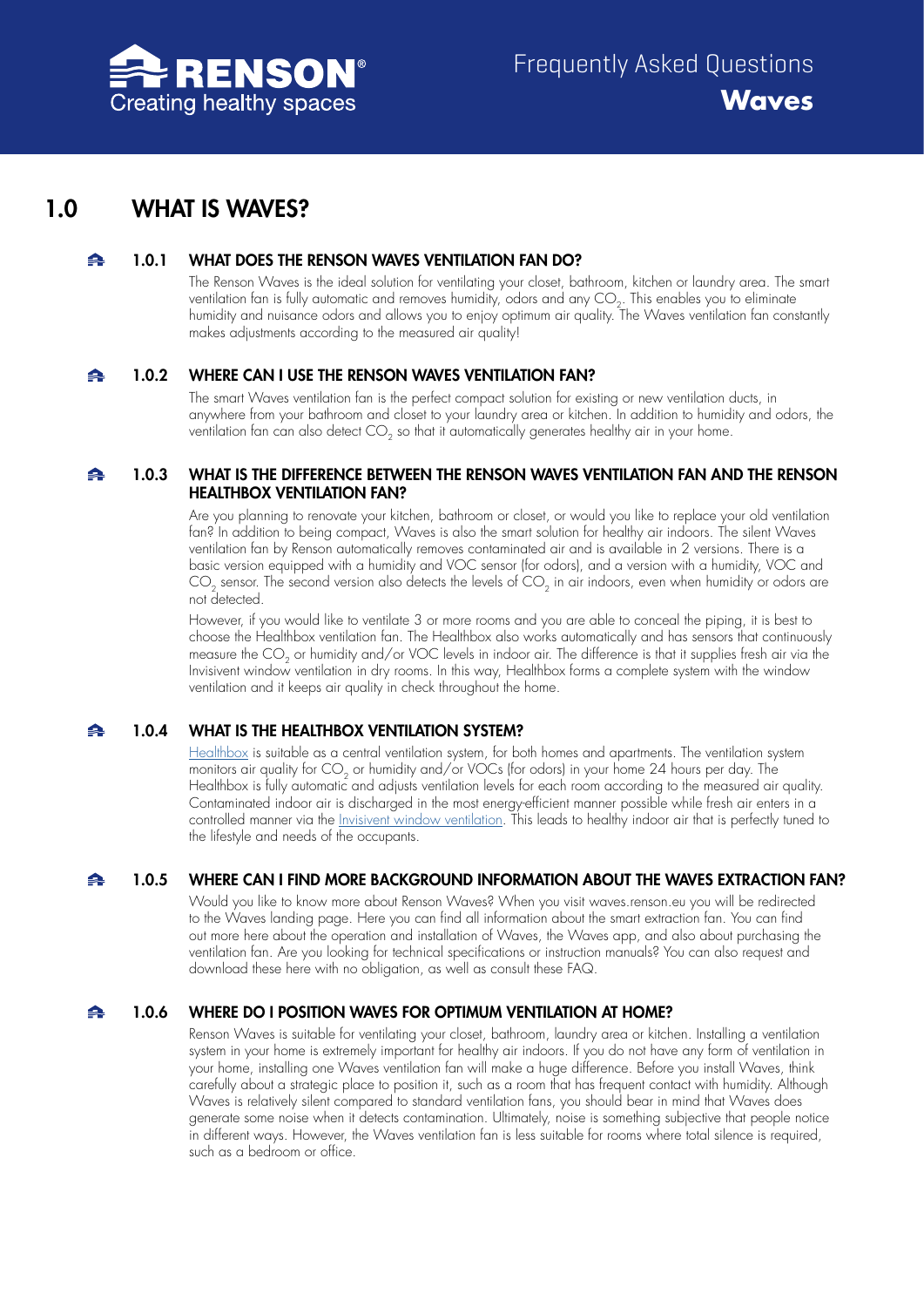

#### 1.0.7 WHAT DISTINGUISHES WAVES FROM OTHER VENTILATION FANS?  $\blacktriangle$

<span id="page-2-0"></span>Thanks to its unique design, Waves combines silent operation with efficient extraction of contaminated air. Unlike standard ventilation fans that are controlled through a switch, Waves continuously monitors the air and responds where necessary, depending on the measured air quality. Furthermore, Waves ventilator fans can also detect CO<sub>2</sub> in addition to humidity and odors. This means that you will always enjoy optimum and healthy air at home! You will also get a real-time overview of the air quality and you can adjust this where necessary, using the free Waves app.

#### 1.0.8 WHAT IS THE DIFFERENCE BETWEEN THE 2 TYPES OF WAVES VENTILATION FANS? △

<span id="page-2-1"></span>Both types of Renson Waves ventilation fans are extremely intelligent. The first type has a built-in VOC (for odors) and RH (humidity) sensor. It provides outstanding ventilation for rooms such as your bathroom and/or closet. The second type is a ventilation fan that detects humidity, odors and CO<sub>2</sub>. This type can be best deployed in living spaces such as the kitchen, where you tend to spend more time and which are also frequently open plan. You will eliminate humidity and nuisance odors and the CO<sub>2</sub> sensor will keep the ventilation at an optimum level, even in an adjacent living room.

#### $\blacktriangle$ 1.0.9 WHAT IS A VOC SENSOR?

<span id="page-2-2"></span>VOC stands for volatile organic compounds. These are chemical substances that are often accompanied by an odor and are released, for instance, by cleaning products, air fresheners, furniture, construction materials, etc. Waves has a VOC sensor that detects nuisance odors and volatile organic compounds in the air. Waves will then automatically adjust the ventilation rate on the basis of the nuisance odors and contaminating substances, to achieve optimum air quality in your home.

#### ♠ 1.0.10 WHAT IS A CO<sub>2</sub> SENSOR?

<span id="page-2-3"></span>Waves  $CO_2$  also has a  $CO_2$  sensor in addition to a humidity and VOC sensor (for odors). This sensor is ideal for measuring the number of people in the room and optimally adjusting the ventilation rate. CO<sub>2</sub> is produced when people inhale and exhale. It should not be confused with CO gas which is lethal. Excess  $CO<sub>2</sub>$  in a room can lead to concentration difficulties, headaches, tiredness, etc. If the  $CO<sub>2</sub>$  level becomes too high in the house, Waves will automatically adjust its ventilation level, thanks in part to the  $CO<sub>2</sub>$  sensor, to bring the indoor air quality from the kitchen, bathroom and/or closet back to its normal level.

#### $\blacktriangle$ 1.0.11 WHAT IS A RH SENSOR?

<span id="page-2-4"></span>Excess humidity in the air can damage your home over time. It can cause humidity problems such as mold on walls with condensation issues, or mold on furniture. That is why Waves has a RH sensor that measures the amount of humidity in the air. The sensor allows Waves to automatically balance its ventilation flow to sudden increases in humidity and so avoid humidity problems.

1.0.12 WHAT IS DEMAND-DRIVEN VENTILATION? ♠

> <span id="page-2-5"></span>Waves is a compact and smart solution for eliminating odors and humidity in your home. The system uses demand-controlled ventilation. This means that the system automatically adjusts the ventilation flow to the actual requirements of the home and its occupants. The device has various sensors to do this, such as RH and VOC sensors, and it is also available with a CO<sub>2</sub> sensor. This device allows you to immediately eliminate nuisance odors and humidity in your home!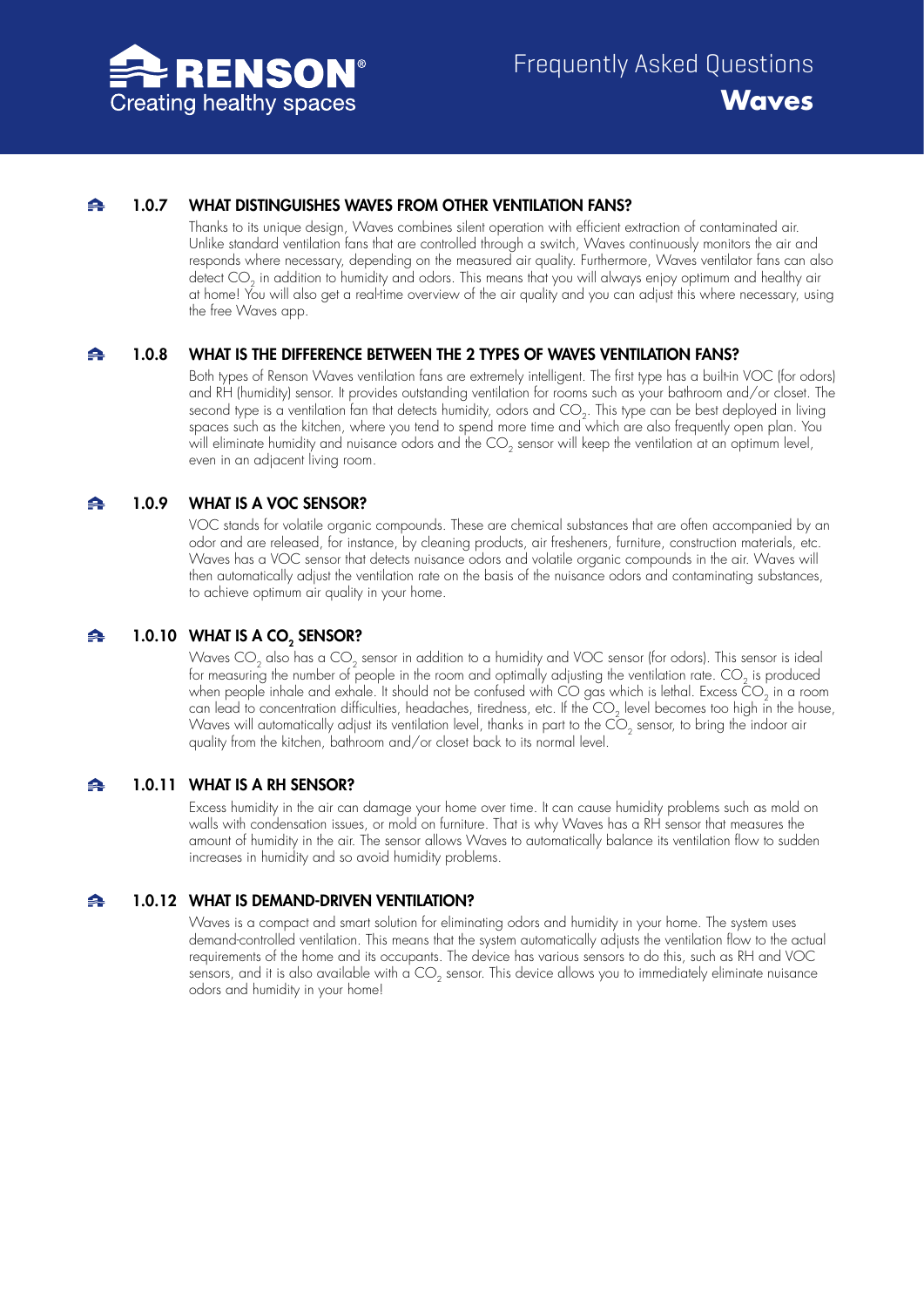

# <span id="page-3-0"></span>2.0 WHY USE A VENTILATION FAN?

#### 2.0.1 WHY DO I NEED VENTILATION IN MY CLOSET OR BATHROOM?  $\blacktriangle$

<span id="page-3-1"></span>The air inside your home can sometimes be even more contaminated than outdoor air. As a result, the quality of air indoors plays an important role in quality of life. If you do not have closet or bathroom ventilation, contaminated and humid air will quickly build up inside your home, which causes considerable inconvenience and problems. Just think about dampness, musty air, bacteria and pollutants from furniture and paintwork. Ventilation has become particularly important since the widespread use of insulation. Insulation is good at keeping heat inside, but it also keeps inside all of the contaminating substances found in your home.

## $\blacktriangle$

# 2.0.2 WHAT HAPPENS IF I DO NOT HAVE ADEQUATE VENTILATION?

<span id="page-3-2"></span>Good ventilation is necessary first and foremost for yourself and for the health of your family members. If you do not have adequate ventilation, or you do not ventilate your home on a regular basis, you may suffer from asthma, allergies, headaches, nausea, fatigue and eye, nose or throat irritation. Furthermore, adequate ventilation also prevents your home from becoming affected by mold on walls with condensation issues or furniture.

#### 2.0.3 IS IT BAD FOR YOUR HEALTH IF YOUR HOME DOES NOT HAVE A VENTILATION SYSTEM?  $\blacktriangle$

<span id="page-3-3"></span>There are risks to not ventilating your home. That is because a poor indoor environment can cause discomfort over the short and long term. For instance, it can cause eye, nose or throat irritation and contribute to certain diseases such as asthma. By using a good ventilation system you will prevent all manner of ailments, from fatigue and headache to allergies.

#### 2.0.4 WHY DOES RENSON THINK THAT PROPER VENTILATION AND AIR EXTRACTION ARE SO IMPORTANT?  $\blacktriangle$

<span id="page-3-4"></span>Renson is concerned about your health. Continual ventilation is essential if you want to create a healthy living environment at home. After all, you spend 85% (!) of your time indoors. Intelligent ventilation helps avoid unpleasant ailments, allergies and other health issues. Furthermore, it protects your home from condensation problems and mold. Reliable air extraction that does not get in the way of comfort is absolutely essential. Renson is resolutely committed to "no more bad air days".

# <span id="page-3-5"></span>2.1 INITIAL PREPARATION

#### $\triangle$ 2.1.1 WHAT TOOLS AND MATERIALS DO I NEED TO DISMANTLE MY OLD VENTILATION FAN?

<span id="page-3-6"></span>In most cases, you will not need many tools to dismantle your old ventilation system in your bathroom, closet or kitchen The most important thing is a set of flat-head and Phillips screwdrivers in different sizes. If you want to be better equipped and work more efficiently, a hand drill with a set of drill bits are useful to have. Pliers and a wire stripper may also come in handy for connecting the wires in the following steps.

#### $\blacktriangle$ 2.1.2 WHICH STEPS DO I NEED TO GO THROUGH TO DISMANTLE MY OLD VENTILATION SYSTEM?

<span id="page-3-7"></span>Go to the breaker box and turn off the power. This will ensure you are safe when you carry out the work. Then you will probably need to snap off a cover before you can access the screws which are holding your old ventilation fan to the wall. Try to work out what type of ventilation fan you have by finding the manual online if possible.

You may need a flat-head screwdriver to snap off the cover. Then use a Phillips screwdriver to undo the 4 screws that are securing the ventilation fan to the wall. Carefully remove the ventilation fan and then disconnect the electric wires (2). Make sure that the wires do not touch each other and leave them in a safe place.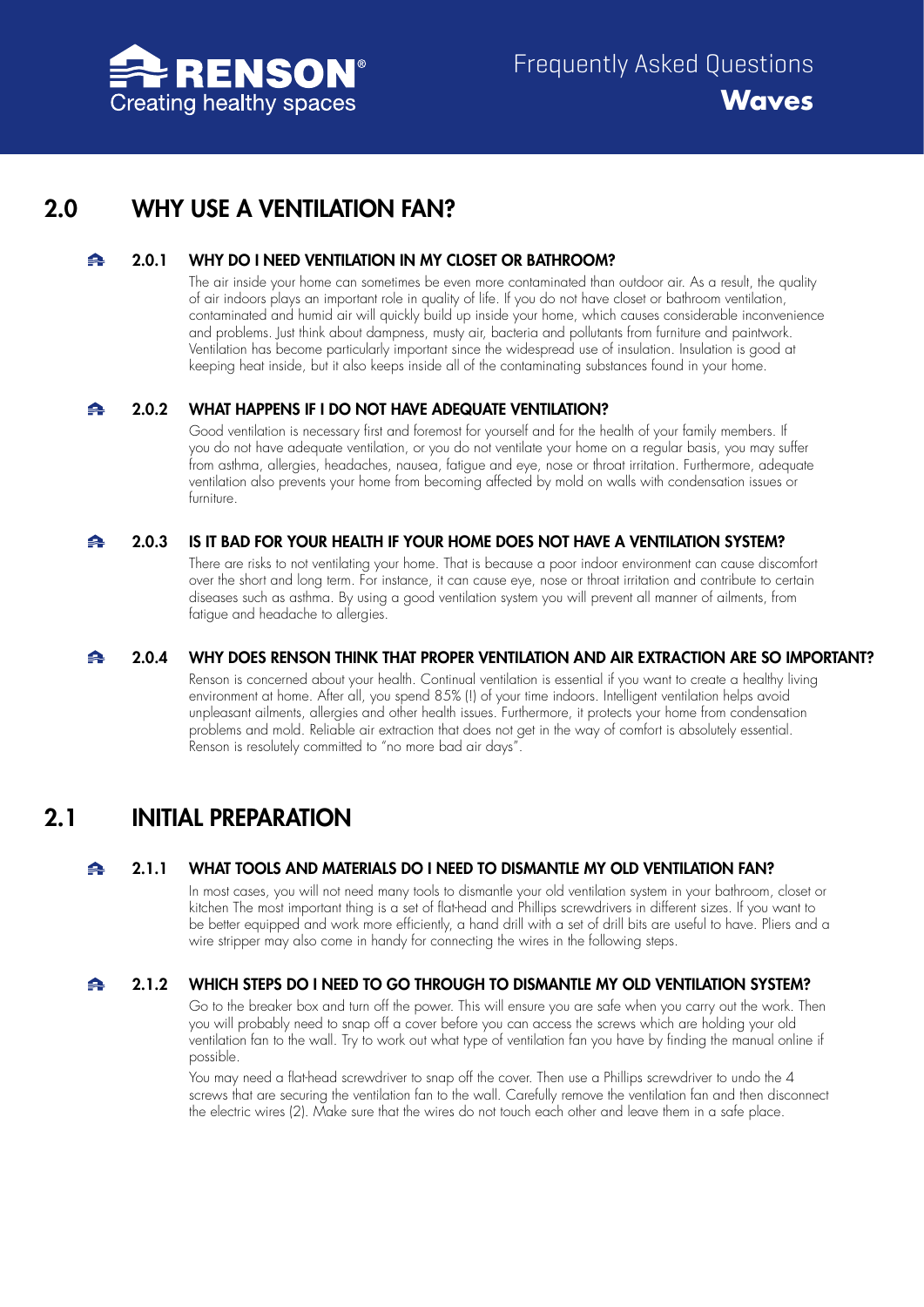

#### 2.1.3 WHAT MATERIALS DO I NEED TO INSTALL THE WAVES?  $\blacktriangle$

<span id="page-4-0"></span>Inside the Waves packaging, you will find the ventilation fan mounted to a cylindrical piece of grey foam, in addition to the instruction manual. This foam is an important element when the opening where Waves needs to be installed has a diameter of  $+/-125$  mm. That is because Waves is suitable for openings with diameters of +/- 100 mm or +/- 125 mm. These are standard dimensions. In an opening with a diameter of 100 mm, you need to remove the foam. When the diameter is 125 mm, you will need this piece of foam as an adaptor when installing the ventilation fan.

#### $\blacktriangle$ 2.1.4 WHAT TOOLS DO I NEED TO INSTALL THE WAVES VENTILATION FAN?

<span id="page-4-1"></span>To install the Waves ventilation fan, the tools you need will depend on the type of screws that you will use to attach Waves. For instance, you may need Phillips screws and an accompanying Phillips screwdriver. Furthermore, a flat-head screwdriver could also come in handy to remove the electric wires from your old ventilation fan. It is also best to have a pair of pliers and a wire stripper nearby to adjust the wires if necessary. If new holes need to be drilled to fit the ventilation fan, a drill with a set of drill bits will be useful.

## $\blacktriangle$ 2.1.5 WHAT TOOLS DO I NEED TO INSTALL THE WAVES VENTILATION FAN IF THERE IS CURRENTLY NO VENTILATION SYSTEM?

<span id="page-4-2"></span>If you want to install the Waves ventilation fan on a wall that currently does not have a ventilation fan, you will first need to drill a hole in the wall. Consult a professional fitter for this. A professional fitter will have special tools (such as a hole saw) to be able to smoothly make a hole in the wall or ceiling. This hole needs to be large enough to fit a PVC tube with a diameter of 100 mm or 125 mm (external diameter).

If you would nevertheless like to drill the hole yourself, you can drill smaller holes around the circumference of the hole you want to create. You can then knock out the remaining brickwork using a stonemason's chisel. While doing this, avoid getting any brickwork in the cavity. This can later cause a thermal bridge or cause condensation or mould on the internal wall. You then need to place a PVC tube with a diameter of 100 mm or 125 mm (external diameter) in the hole. Furthermore, you also need to connect Waves to the electricity.

## $\blacktriangle$ 2.1.6 MY CURRENT VENTILATION FAN IN THE BATHROOM, KITCHEN OR CLOSET IS CONNECTED TO A SWITCH. WHAT SHOULD LDO WHEN I INSTALL WAVES?

<span id="page-4-3"></span>Waves is a demand-controlled ventilation fan and needs constant power. Waves adjusts its speed to the actual requirements and in this way ensures the best quality air with minimum power consumption and noise. To correctly connect the Waves ventilation fan in your bathroom, kitchen or closet, it is important to choose the right wiring. For further details, see [2.1.7,](#page-4-4) [2.1.8](#page-4-5) or [2.1.9](#page-5-0).

## $\blacktriangle$ 2.1.7 MY CURRENT KITCHEN, CLOSET OR BATHROOM VENTILATION FAN IS CONNECTED TO A SEPARATE SWITCH WITHOUT AN ADJUSTABLE TIMER. WHAT SHOULD I DO?

<span id="page-4-4"></span>You will probably discover 2 wires when you dismantle your old ventilation fan. These 2 wires (L1 + N1) are used for supplying power. This means that a single-pole L1 is interrupted by a switch. If a double-pole switch is used, both the L1 (the live wire) and the N1 (neutral wire) will be interrupted.

To correctly connect your new kitchen, closet or bathroom ventilation fan, you need to make sure that L1 and N1 are permanently connected. Then replace the switch or buy a blank cover plate that fits into the switch manufacturer's frame.

## $\triangle$ 2.1.8 MY CURRENT VENTILATION FAN IS CONNECTED TO THE LIGHTING CIRCUIT. WHAT SHOULD I DO TO INSTALL WAVES?

<span id="page-4-5"></span>When you want to install your ventilation fan, the switch for the lighting circuit will probably interrupt the L1 wire. This will stop the ventilation fan from turning. Depending on the circuit, the N1 and the L1 wires may be simultaneously interrupted. In fact, the wiring will need to be modified so that there is a continuous current in L1  $+$  N $\overline{1}$ .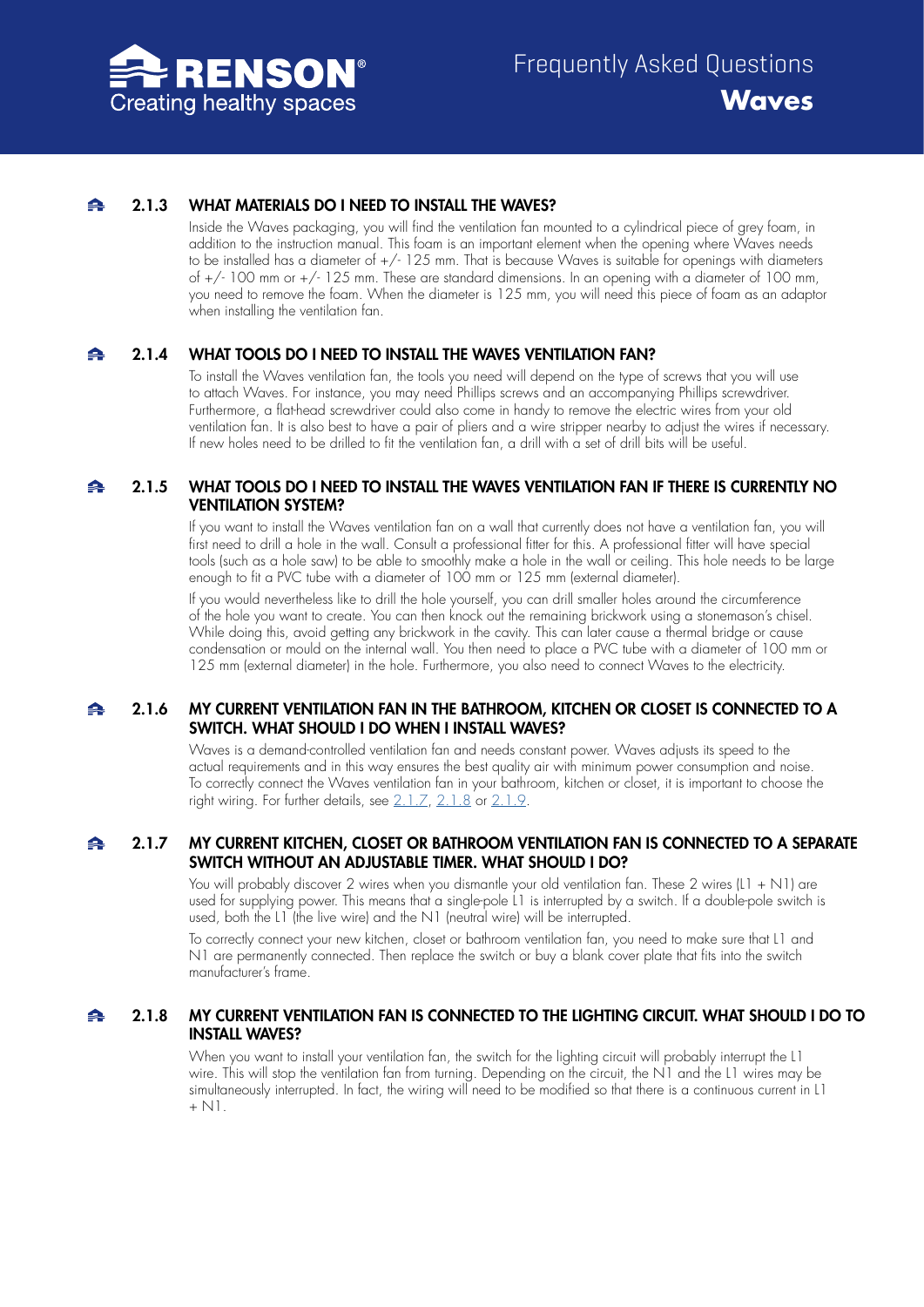

## 2.1.9 MY CURRENT VENTILATION FAN IS CONNECTED TO THE LIGHTING CIRCUIT WITH AN ADJUSTABLE  $\blacktriangle$ TIMER. WHAT SHOULD I DO TO INSTALL THE WAVES VENTILATION SYSTEM?

<span id="page-5-0"></span>You will probably discover 3 wires when you dismantle your old ventilation fan. 2 wires (L1 + N1) are used for providing continuous current, so also for the adjustable timer. A third wire is connected to the lighting circuit (L2) and is connected to the lighting switch. This switch is used as a trigger to start the ventilation fan. You only need L1 + N1 to correctly install the Waves ventilation system. This will allow you to provide continuous current to Waves. Then Waves will be able to do its work automatically.

#### $\blacktriangle$ 2.1.10 WHERE IS THE BEST PLACE TO INSTALL THE WAVES VENTILATION FAN IN THE BATHROOM?

<span id="page-5-1"></span>The best place to install your ventilation fan in the bathroom depends on several factors. The bathroom is divided into various zones, given the IP rating of the product. Waves can be used safely in zones 2 and 3. It is also good practice to install Waves near to the shower, because this is where the greatest amount of humidity is produced. If possible, it is advisable to never install the Waves ventilation fan immediately next to the bathroom door to avoid short circuiting the airflow. This will prevent air from the adjacent room being extracted, instead of the contaminated air from the bathroom itself.

## $\blacktriangle$ 2.1.11 WHERE SHOULD I CONNECT THE POWER CABLES FROM MY CLOSET, KITCHEN OR BATHROOM VENTILATION FAN?

<span id="page-5-2"></span>If you stand in front of Waves, the power cable from your closet, kitchen or bathroom ventilation fan is connected at around the top left-hand corner of the device. You should take this into account so that the cable can be fitted discretely behind the device.

#### ♠ 2.1.12 HOW SHOULD I CONNECT THE WAVES VENTILATION FAN TO THE ELECTRICITY SUPPLY?

<span id="page-5-3"></span>The electrical connection to the Waves ventilation fan varies from case to case:

• Current ventilation fan is connected to a switch – see [2.1.7.](#page-4-4)

- Current ventilation fan is connected to a separate switch without an adjustable timer see [2.1.8](#page-4-5).
- Current ventilation fan is connected to the lighting circuit see  $2.1.9$ .
- Current ventilation fan is connected to the lighting circuit with an adjustable timer see [2.1.10.](#page-5-1)

#### $\blacktriangle$ 2.1.13 WHAT TYPE OF SCREWS DO I NEED TO INSTALL THE WAVES VENTILATION FAN?

<span id="page-5-4"></span>Screws are not supplied for installing the Waves ventilation fan. This is because the length and type of screws depends on the surface. Gyproc, wood or plasterwork surfaces all have their own requirements and need different screws and plugs. The screws can have a maximum diameter of 4 mm.

#### $\blacktriangle$ 2.1.14 CAN I CONNECT TWO WAVES TO ONE DUCT?

<span id="page-5-5"></span>Yes, this is perfectly possible but depends on a number of things and the specific situation:

- For the acoustics, we recommend using a pipe diameter of 125 mm, but 110 mm also works.
- Also pay attention to the length of the ducts: the longer the ducting going to the roof exhaust, the more effort Waves has to put in and the greater the chance that the other Waves will have the least resistance. => Air does not pass along the roof exhaust but along the other Waves.
- The two Waves ideally merge into in a Y-piece instead of a T-piece, thus allowing the airflow from both Waves to go to the roof exhaust and not to each other.
- If necessary, install a non-return valve on both Waves.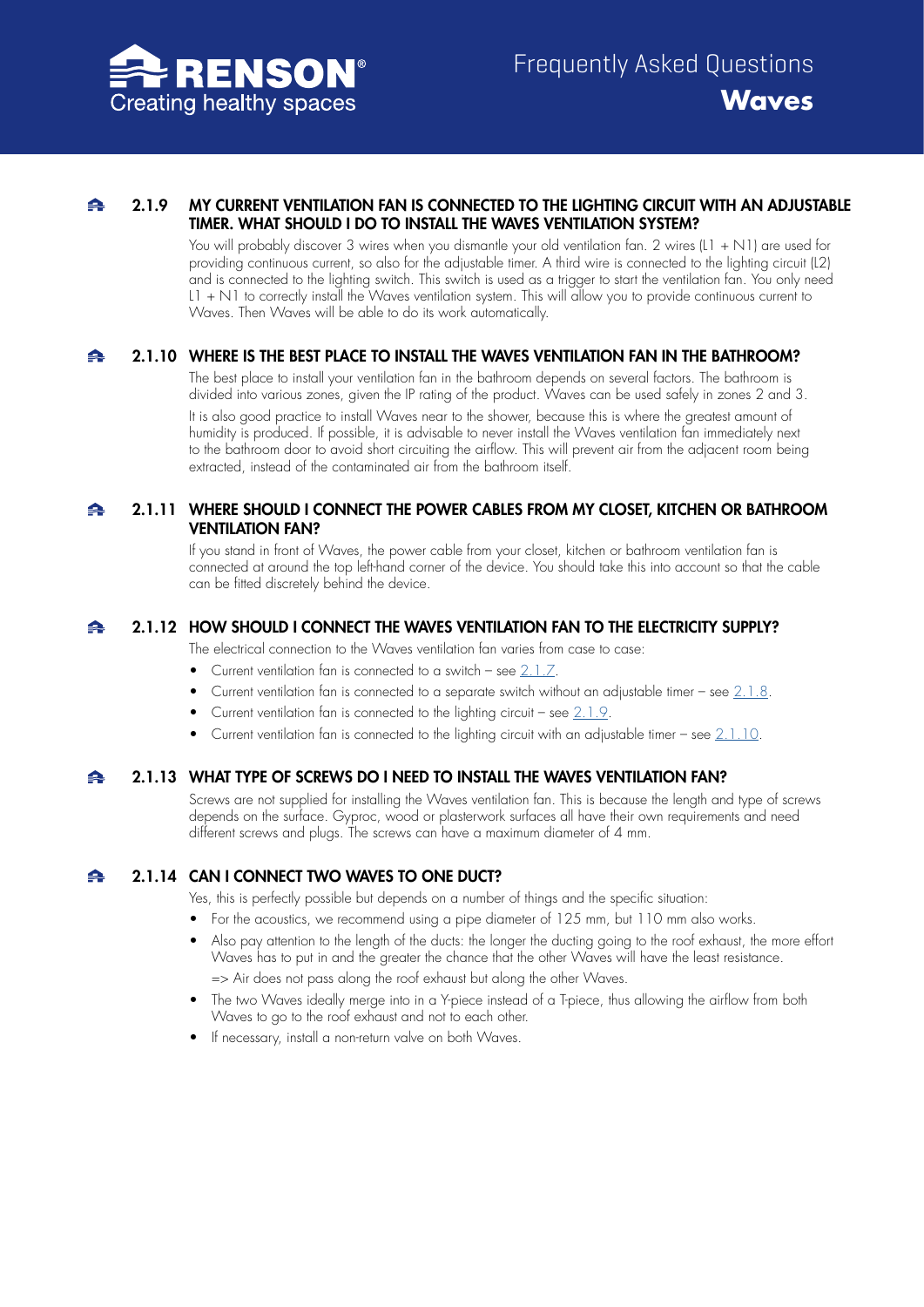

# <span id="page-6-0"></span>2.2 PROBLEMS DURING INSTALLATION

#### 2.2.1 I HAVE INSTALLED MY WAVES AND IT IS NOT OPERATING. WHAT SHOULD I DO NOW?  $\blacktriangle$

<span id="page-6-1"></span>The Waves extraction system in your bathroom, closet or kitchen operates so silently at low speeds that it is not always clear whether it is actually working. To make sure that Waves actually is working, it is best to remove the cover. Hold the cover firmly with both hands and twist it in an anti-clockwise direction. If you see that the air extraction system is not operating after it has been powered on, then you need to search for the cause. If you press the control button once, boost mode will be activated and a yellow LED will light up. This lets you see whether your Waves is actually powered on. If you have a multimeter, you can check whether you can measure 230 V across the connection from the power wires. If not, you will have to find the cause in the switches on the wiring. If you have checked everything and established that your Waves is not working, you should return it.

#### $\blacktriangle$ 2.2.2 HOW DO I KNOW WHETHER MY WAVES AIR EXTRACTION SYSTEM IS CONNECTED PROPERLY?

<span id="page-6-2"></span>Waves operates so silently at low speeds that it may not always be clear whether it is working. To be sure that Waves is actually working, remove the cover by holding it firmly with both hands and twist it in an anticlockwise direction. Now press the control button once. Boost mode will be activated. If a yellow LED lights up, your Waves air extraction system is connected properly.

#### $\blacktriangle$ 2.2.3 I CANNOT OPEN THE COVER OF MY WAVES. WHAT SHOULD I DO NOW?

<span id="page-6-3"></span>To remove the cover of your Waves, hold the cover firmly with both hands and twist it in an anti-clockwise direction. Twist it slowly and carefully and you will see that it comes off effortlessly.

#### 2.2.4 I CANNOT REPLACE THE COVER OF MY WAVES. WHAT SHOULD I DO NOW? A

<span id="page-6-4"></span>To replace the cover of your Waves, hold the cover firmly with both hands and position it above Waves. Then twist it in a clockwise direction. Twist it slowly and carefully and you will see that it goes back on effortlessly. You will hear a click. Now Waves is completely reassembled!

## 2.2.5 I AM NOT ABLE TO FIT MY WAVES FLUSH AGAINST THE WALL BECAUSE OF THE POWER CABLE. ♠ WHAT SHOULD I DO NOW?

<span id="page-6-5"></span>If the power cable prevents you from fitting your Waves flush against the wall, you will have to remove some plaster or brickwork under Waves. In this way, you can fit Waves flush against the wall using the flange after installation.

#### $\blacktriangle$ 2.2.6 MY WAVES HAS COME LOOSE AFTER ATTACHING IT TO THE WALL. WHAT SHOULD I DO NOW?

<span id="page-6-6"></span>If your Waves comes loose after attaching it to a wall or ceiling, you will have to use longer screws and/or plugs. Ask your dealer for advice on the best screws and/or plugs to use for your specific walls or ceiling.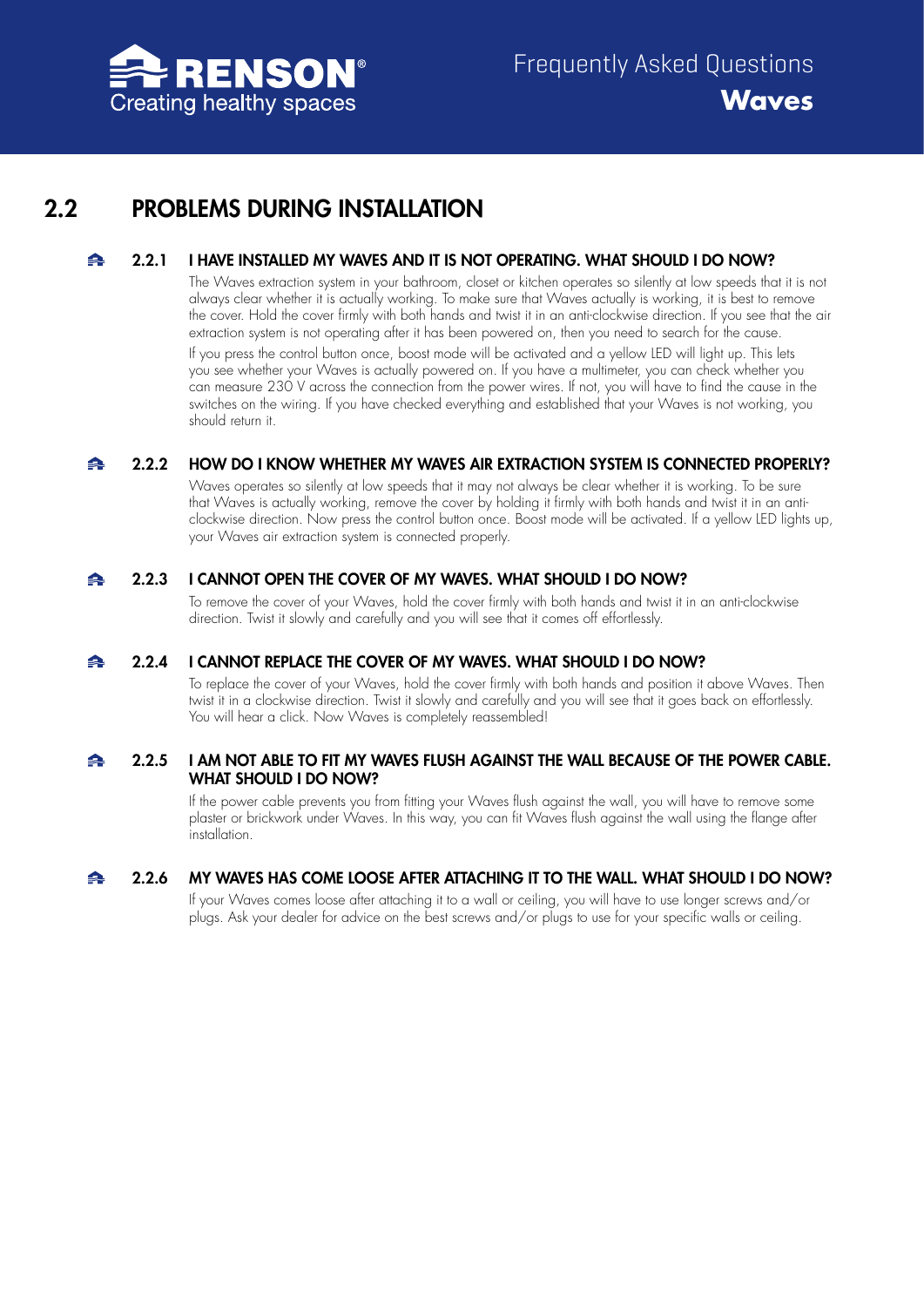

# <span id="page-7-0"></span>2.3 SETUP AND CONFIGURATION

## 2.3.1 MY SILENT WAVES VENTILATION FAN HAS BEEN INSTALLED AND IT IS WORKING. WHAT SHOULD I  $\blacktriangle$ DO NOW?

<span id="page-7-1"></span>Congratulations! You have physically installed Waves. From now on, the silent ventilation fan will be active and thanks to the demand-control it will automatically adjust to the humidity and pollutants in the room. If you chose Waves with a  $CO<sub>2</sub>$  sensor, it will automatically start to detect  $CO<sub>2</sub>$ .

The following step explains how to set up Waves. If you have a smartphone, we recommend that you go through this process by installing the free Waves app. The app is extremely handy since it also lets you activate the silent settings and it gives you a real-time overview of the air quality. The setup can also be installed manually using the Waves control button. The instruction manual explains how to do this.

#### $\blacktriangle$ 2.3.2 WHERE CAN I DOWNLOAD THE FREE WAVES APP?

<span id="page-7-2"></span>You can download the free Waves app for Android devices from the [Play Store.](play.google.com/store/apps/details?id=be.renson.sense&hl=en) For iOS devices, you can find the app in the [App Store.](apps.apple.com/be/app/renson-sense/id1481337031?l=en)

## 2.3.3 WHICH VERSION OF ANDROID OR IOS DO I NEED TO INSTALL THE WAVES APP ON MY A SMARTPHONE?

<span id="page-7-3"></span>Check which version you have. If you have Android 5.0 or a higher version, you can install and use the app. If you have an iOS device, the minimum version required is iOS 9.

#### $\blacktriangle$ 2.3.4 DO YOU NEED TO INSTALL THE WAVES APP TO BE ABLE TO VENTILATE A ROOM?

<span id="page-7-4"></span>No. You do not need to install the Waves app to ventilate a room. However, it is a very handy tool as it gives you a real-time view of the air quality. The app also simplifies the installation and setup. It also lets you activate the silent setting if required.

#### 2.3.5 HOW CAN I INSTALL THE WAVES VENTILATION FAN WITHOUT THE APP? ≏

<span id="page-7-5"></span>Consult the Waves instruction manual to configure the ventilation fan without the app. This describes the steps you need to follow to choose the air flow, calibrate Waves and reset the device if you would like to repeat the process.

#### $\blacktriangle$ 2.3.6 HOW DO I CREATE AN ACCOUNT TO USE THE WAVES APP?

<span id="page-7-6"></span>After installing the app, you will be asked to log in with your details. If you do not have an account yet, you will be redirected so that you can quickly and easily create one.

#### $\blacktriangle$ 2.3.7 WHY DO I NEED TO REGISTER?

<span id="page-7-7"></span>Registration allows us to link the captured data to your account. It enables us to guarantee that Waves is personally associated with you. Furthermore, you can always access your data, for instance if you decide to use another smartphone.

#### 2.3.8 WHAT DATA WILL BE STORED?  $\blacktriangle$

<span id="page-7-8"></span>When Waves is connected to the Internet, the device gathers data through the sensors. Renson may consult this data. However, Renson is committed to treating this data carefully and confidentially. You can find the relevant legal documents at [www.renson.eu/privacy](www.renson.eu/gd-gb/privacy-agreement).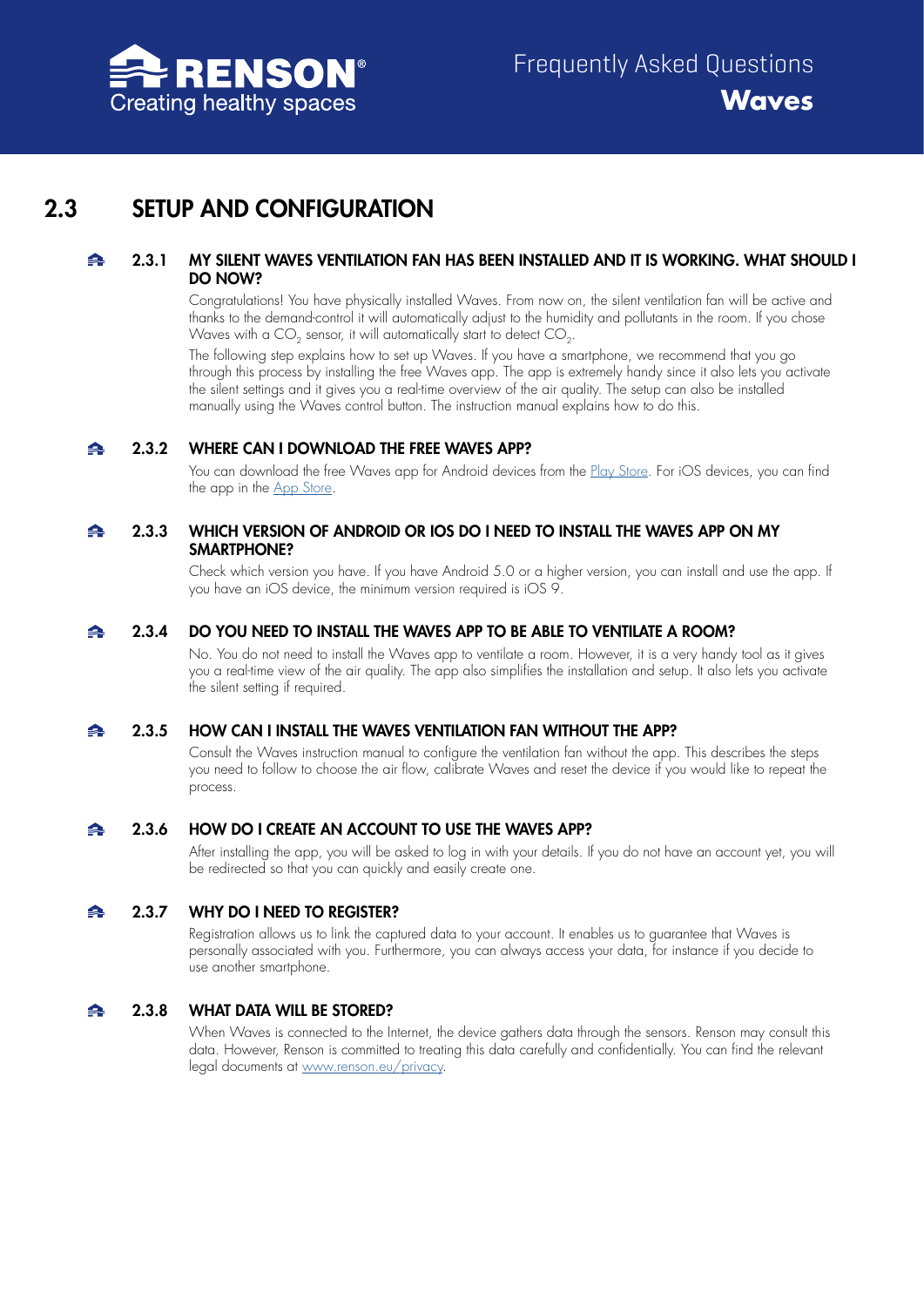

## 2.3.9 I CANNOT FIND MY WAVES USING THE APP. WHAT SHOULD I DO NOW?

<span id="page-8-0"></span>To be able to connect to Waves, both your smartphone and Waves need to be connected to the same Wi-Fi network:

- Go to the Wi-Fi settings of your smartphone and check whether the local Wi-Fi network is visible. If so, connect your smartphone to this network. If not, activate the local Wi-Fi network of Waves by pressing the blue button until the LED turns purple (approx. two seconds). The name of this network is Waves\_warranty number.
- When you have selected the correct Wi-Fi network, go back to the app and tap "connect to device".

## DEACTIVATE CELLULAR DATA

To be able to connect to Waves, temporarily deactivate cellular data.

## POWER ON?

Make sure your router is turned on. If this is not the case, turn on your router by pressing the ON/OFF button.

## POOR OR NO WI-FI CONNECTION

This may result from a poor or no Wi-Fi signal. There may be several reasons for this:

- No Wi-Fi connection will be established between Waves and your router when Waves is set up too far away from your router. This will prevent the signal from reaching your device.
- Obstacles (such as concrete walls, aluminium foil insulation etc.) may hamper data transmission.

## POSSIBLE SOLUTIONS

- Make sure the antenna points to Waves. Reorient the Wi-Fi dongle antenna and/or router antenna if necessary.
- If possible, move your router or Waves.
- <span id="page-8-1"></span>• Install a Wi-Fi repeater to enhance the signal intensity.

## 2.3.10 I AM UNABLE TO AUTHORIZE ACCESS TO WAVES BY PRESSING THE CONTROL BUTTON. WHAT  $\blacktriangle$ SHOULD I DO NOW?

There is a sticker containing important information at the back of the instruction manual. Make sure that you keep this manual safely! The API code is shown on this sticker. If you are unable to authorize access to Waves by pressing the control button (for instance, if you are unable to reach it or for any other reason), you can always authorize access using this API code. This tells the app that the Waves device belongs to you. The app will then show you the various steps that you need to go through.

#### ♠ 2.3.11 I AM UNABLE TO CALIBRATE WAVES. WHAT SHOULD I DO NOW?

<span id="page-8-2"></span>Check whether the path between Waves and the extraction outlet does not provide excessive resistance. Are there any elements blocking this path? If you are sure that everything is as it should, carry out the calibration procedure once again. See also 2.3.12.

#### $\blacktriangle$ 2.3.12 WHAT SHOULD I PAY ATTENTION TO DURING CALIBRATION?

<span id="page-8-3"></span>Make sure that your windows and doors are not wide open. Open doors to their usual positions and open any ventilation grilles so you can calibrate Waves properly. The more accurate the calibration, the more correctly the device will function. Calibration is an essential step and is fully automatic.

#### 2.3.13 WAVES IS UNABLE TO CONNECT TO THE WI-FI NETWORK. WHAT SHOULD I DO NOW? ▵

<span id="page-8-4"></span>One possible problem is a weak or intermittent Wi-Fi signal. This is often caused because the broadcast power of a standard Wi-Fi modem or router is too low, or because the room where you have installed the Waves is too far away from that router. Obstacles such as concrete walls and thermal insulation with aluminum foil can also have a negative effect.

If possible, change the position of your router. You can also change the direction of your router antenna to the place where the Waves is installed.

Please note! Not all routers have a moveable antenna. If none of the above solutions work, install a Wi-Fi repeater, also called a range extender, to strengthen your Wi-Fi signal.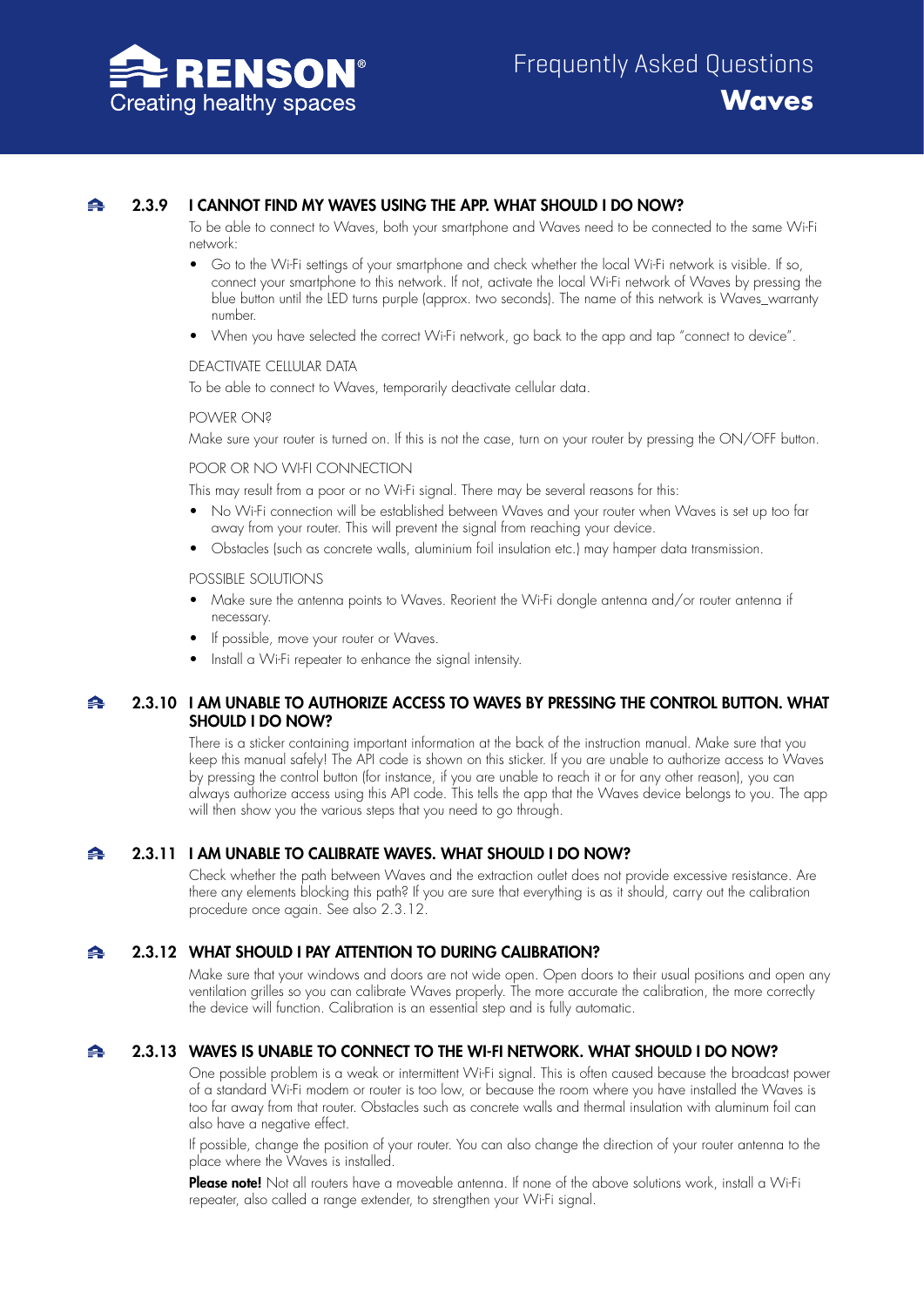

# <span id="page-9-0"></span>2.4 USAGE

#### 2.4.1 HOW DO I SET MY WAVES TO BOOST MODE?  $\blacktriangle$

<span id="page-9-1"></span>In principle, you do not need to put Waves in a higher setting, since it will automatically choose the right flow rate to keep the air quality in check. Would you like to manually select a higher flow rate at a certain moment? Naturally, you can do this. You can do this in two ways, by either using the app or manually. Press the control button on Waves once. You can find this button under the cover of Waves. The light will turn yellow. Now Waves will be activated in boost mode for 30 minutes. If you would like to return to automatic control more quickly, press and release the button again to deactivate boost mode.

#### $\blacktriangle$ 2.4.2 HOW DO I TAKE MY WAVES OUT OF BOOST MODE?

<span id="page-9-2"></span>To manually put your Waves into boost mode, you need to press the control button once. If you would like to deactivate boost mode again, press and release the button again.

#### 2.4.3 THE SPEED OF WAVES IS INCREASING AND DECREASING. WHY IS THAT HAPPENING?  $\blacktriangle$

<span id="page-9-3"></span>It is perfectly normal to hear your Waves working at different speeds. That is because the device automatically chooses the right speed based on the measured air quality. This is easy, because you do not have to think about the speed setting of the device. At the same time, you can also be sure that all of the bad components in the air are ventilated away to create a healthy living environment.

#### $\blacktriangle$ 2.4.4 HOW CAN I SET MY WAVES TO RUN AT A LOWER SPEED AT NIGHT?

<span id="page-9-4"></span>If you would like to reduce the speed of your Waves at certain times, get the free Waves app. The app has a 'silent settings' function. You can use this function, for instance, to set your Waves to a lower speed at night and to avoid any disturbing noise.

#### $\blacktriangle$ 2.4.5 I CAN'T FIND THE CONTROL BUTTON ON MY WAVES DEVICE. WHAT SHOULD I DO?

<span id="page-9-5"></span>When facing your Waves ventilation fan you will see the word 'Renson' on the underside of the cover. Now look (or feel) under the cover to the right and you will see (feel) a blue button. There is a light next to this button. These have both been positioned discretely to give Waves the sleekest possible design that perfectly matches your interior.

#### $\blacktriangle$ 2.4.6 CAN MORE THAN 1 PERSON CONTROL WAVES USING A SMARTPHONE?

<span id="page-9-6"></span>Waves can be controlled by multiple persons without any problems. All you need to do is to install the Waves app on various smartphones so that you can monitor the ventilation fan at any time of the day. In this way, everyone can benefit from connectivity with Waves.

## $\blacktriangle$ 2.4.7 I AM GOING TO A HOUSE WHERE WAVES IS INSTALLED. HOW CAN I CONTROL WAVES USING THE APP?

<span id="page-9-7"></span>If you are only going to be in this house for a short time, you do not need to install the Waves app. Waves is fully automatic and adjusts its speed according to the measured air quality. If you are moving to a home or flat with a Waves ventilation fan, you can connect to Waves using the free app. You can find more about this from [2.3.1](#page-7-1) onwards.